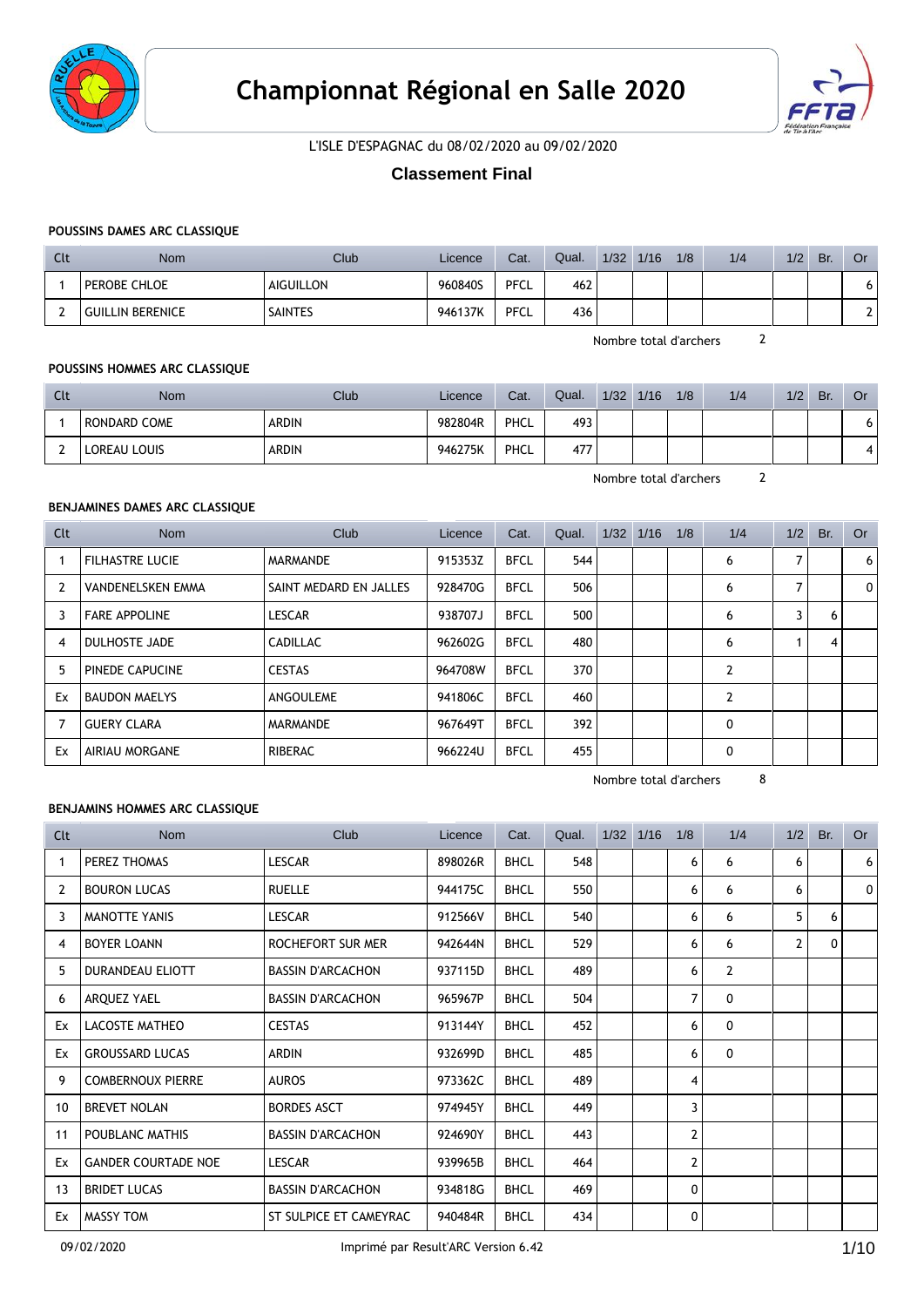| Ev<br>ᄂᄼ | <b>LAFORGUE YVON</b>    | <b>BOE</b><br>$\sim$ $\sim$ $\sim$ $\sim$ $\sim$ $\sim$ | 956074L | <b>BHCL</b> | 423<br>$\sim$ |  |  |  |  |
|----------|-------------------------|---------------------------------------------------------|---------|-------------|---------------|--|--|--|--|
| Fv.<br>ᅛ | <b>JACOUEMIN MATHIS</b> | <b>ARDIN</b>                                            | 942566D | <b>BHCL</b> | 348           |  |  |  |  |

## **MINIMES DAMES ARC CLASSIQUE**

| Clt            | <b>Nom</b>                | Club                       | Licence | Cat.        | Qual. | $1/32$ $1/16$ | 1/8            | 1/4            | 1/2 | Br. | <b>Or</b> |
|----------------|---------------------------|----------------------------|---------|-------------|-------|---------------|----------------|----------------|-----|-----|-----------|
| 1              | <b>RABILLER LUCY</b>      | <b>RUELLE</b>              | 917475F | <b>MFCL</b> | 523   |               | $\overline{7}$ | 6              | 6   |     | 6         |
| 2              | DAGES MARINA              | PONTENX LES FORGES         | 890896R | <b>MFCL</b> | 538   |               | 6              | 6              | 6   |     | 5         |
| 3              | <b>COURTOIS SASHA</b>     | <b>BASSIN D'ARCACHON</b>   | 885729Z | <b>MFCL</b> | 541   |               | 6              | 6              | 5   | 6   |           |
| $\overline{4}$ | <b>MARQUES ELENA</b>      | <b>CAMBLANES ET MEYNAC</b> | 891804C | <b>MFCL</b> | 566   |               | 6              | 6              | 4   | 5   |           |
| 5              | <b>RAMPNOUX ELISE</b>     | <b>BASSIN D'ARCACHON</b>   | 903895V | <b>MFCL</b> | 508   |               | 6              | $\overline{2}$ |     |     |           |
| 6              | <b>FAGGIANELLI STELLA</b> | LEOGNAN                    | 961483R | <b>MFCL</b> | 520   |               | 6              | 0              |     |     |           |
| Ex             | <b>DUPUY ROMANE</b>       | LE BOUSCAT                 | 921031W | <b>MFCL</b> | 484   |               | 6              | 0              |     |     |           |
| Ex             | <b>TIFFOINE COLEEN</b>    | <b>THOUARS</b>             | 915246H | <b>MFCL</b> | 449   |               | 6              | 0              |     |     |           |
| 9              | <b>GUILLEMINOT ISIS</b>   | <b>PESSAC</b>              | 915825M | <b>MFCL</b> | 514   |               | 5              |                |     |     |           |
| 10             | <b>DOURTHE LEANE</b>      | <b>CADILLAC</b>            | 913162T | <b>MFCL</b> | 510   |               | 4              |                |     |     |           |
| 11             | <b>GUEPIN ANNE-LAURE</b>  | <b>LOUDUN</b>              | 916729V | <b>MFCL</b> | 474   |               | 3              |                |     |     |           |
| 12             | <b>BLUTEAU ANNALIA</b>    | <b>BASSIN D'ARCACHON</b>   | 924677J | <b>MFCL</b> | 528   |               | $\mathbf{2}$   |                |     |     |           |
| Ex             | <b>CORRAND LENA</b>       | <b>ROYAN</b>               | 947347A | <b>MFCL</b> | 482   |               | $\mathbf{2}$   |                |     |     |           |
| 14             | <b>CONTI MILA</b>         | <b>MARMANDE</b>            | 954094J | <b>MFCL</b> | 386   |               | $\mathbf 0$    |                |     |     |           |

Nombre total d'archers 14

## **MINIMES HOMMES ARC CLASSIQUE**

| Clt            | <b>Nom</b>              | Club                       | Licence | Cat.        | Qual. | $1/32$ $1/16$ |                | 1/8            | 1/4            | 1/2 | Br.          | <b>Or</b>      |
|----------------|-------------------------|----------------------------|---------|-------------|-------|---------------|----------------|----------------|----------------|-----|--------------|----------------|
| $\mathbf{1}$   | <b>VASSEUR NOLANN</b>   | <b>BORDES ASCT</b>         | 946488S | <b>MHCL</b> | 548   |               | $\overline{7}$ | 6              | $\overline{7}$ | 6   |              | $\overline{7}$ |
| $\overline{2}$ | <b>COGEN ANTHONY</b>    | <b>MARMANDE</b>            | 937477X | <b>MHCL</b> | 552   |               | 6              | 6              | 6              | 6   |              | $\mathbf{1}$   |
| 3              | PACE SACHA              | LESCAR                     | 861799N | <b>MHCL</b> | 567   |               | 6              | 6              | 6              | 5   | 6            |                |
| 4              | <b>SIMON ETHAN</b>      | SAINT JEAN D'ILLAC         | 929670L | <b>MHCL</b> | 507   |               | 6              | 6              | $\overline{7}$ | 5   | $\mathbf{0}$ |                |
| 5              | <b>TIFFOINE MATHEO</b>  | <b>THOUARS</b>             | 919466V | <b>MHCL</b> | 538   |               | 6              | 6              | 5              |     |              |                |
| Ex             | JACQUES EMRYS           | <b>SAINTES</b>             | 868396J | <b>MHCL</b> | 543   |               | 6              | 6              | 5              |     |              |                |
| 7              | <b>LACOSTE LILIAN</b>   | <b>AMBARES</b>             | 846562B | <b>MHCL</b> | 521   |               | 6              | 6              | 3              |     |              |                |
| 8              | <b>RENAUDET NOAH</b>    | <b>ARDIN</b>               | 863083J | <b>MHCL</b> | 544   |               | 6              | 6              | $\mathbf{1}$   |     |              |                |
| 9              | <b>FARE AURELIEN</b>    | <b>LESCAR</b>              | 938716U | <b>MHCL</b> | 521   |               | 6              | 5              |                |     |              |                |
| 10             | <b>GOULARD SIMON</b>    | <b>AUROS</b>               | 900956A | <b>MHCL</b> | 543   |               | $\overline{7}$ | $\overline{2}$ |                |     |              |                |
| Ex             | <b>VASSET NOA</b>       | <b>ARDIN</b>               | 939316W | <b>MHCL</b> | 561   |               | 6              | $\overline{2}$ |                |     |              |                |
| Ex             | <b>SCARAVELLI ETHAN</b> | <b>BOE</b>                 | 887307P | <b>MHCL</b> | 521   |               | 6              | $\overline{2}$ |                |     |              |                |
| Ex             | <b>GABORIT ROMAIN</b>   | <b>SURGERES</b>            | 883694M | <b>MHCL</b> | 549   |               | 6              | $\overline{2}$ |                |     |              |                |
| Ex             | <b>CASSAT JEREMY</b>    | <b>AMBARES</b>             | 926192F | <b>MHCL</b> | 540   |               | 6              | $\mathbf{2}$   |                |     |              |                |
| 15             | <b>CABAR MATTEO</b>     | <b>CAMBLANES ET MEYNAC</b> | 887422P | <b>MHCL</b> | 547   |               | 6              | $\Omega$       |                |     |              |                |
| Ex             | MINET QUENTIN           | <b>SURGERES</b>            | 971351S | <b>MHCL</b> | 506   |               | 6              | $\mathbf{0}$   |                |     |              |                |
| 17             | <b>FOREST PIERRE</b>    | <b>ARDIN</b>               | 984987N | <b>MHCL</b> | 412   |               | 5              |                |                |     |              |                |
| Ex             | <b>BESSE DENIZ</b>      | LE BOUSCAT                 | 847892X | <b>MHCL</b> | 506   |               | 5              |                |                |     |              |                |
| 19             | <b>TAURY ELIOTT</b>     | <b>LESCAR</b>              | 940746A | <b>MHCL</b> | 493   |               | $\overline{4}$ |                |                |     |              |                |
| 20             | <b>COUSTE BAPTISTE</b>  | <b>DAX</b>                 | 915998A | <b>MHCL</b> | 448   |               | $\overline{2}$ |                |                |     |              |                |
| Ex             | <b>TAMDRARI EWEN</b>    | SAINT MEDARD EN JALLES     | 899896Y | <b>MHCL</b> | 495   |               | $\overline{2}$ |                |                |     |              |                |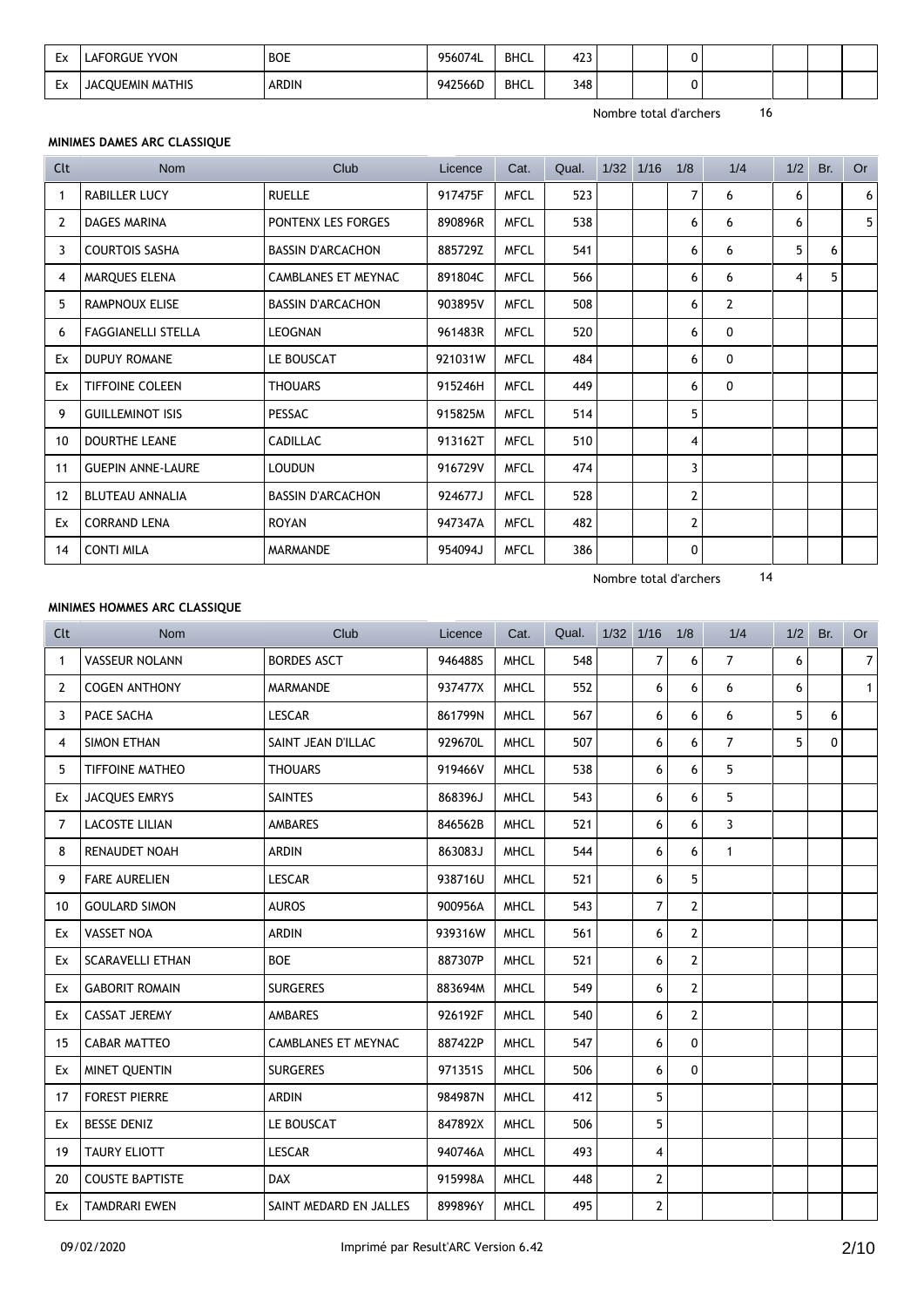| 22 | MAMES DIMITRI               | MAZIERES EN GATINE | 974476N | <b>MHCL</b> | 420 |  |  |  |  |
|----|-----------------------------|--------------------|---------|-------------|-----|--|--|--|--|
| Ex | <b>GAUDIN MARIUS</b>        | <b>ARDIN</b>       | 987672G | <b>MHCL</b> | 452 |  |  |  |  |
| 24 | ROUFFIANGE SIMON            | <b>TULLE</b>       | 895157X | <b>MHCL</b> | 456 |  |  |  |  |
| Ex | <b>COVILLE NATHAN</b>       | <b>SMARVES</b>     | 889220U | <b>MHCL</b> | 451 |  |  |  |  |
| Ex | PINEDE ALEXANDRE            | <b>CESTAS</b>      | 916971H | <b>MHCL</b> | 456 |  |  |  |  |
| Ex | SERAUD TITOUAN              | <b>CADILLAC</b>    | 936001T | <b>MHCL</b> | 469 |  |  |  |  |
| Ex | <b>LESTRADE GAETAN</b>      | <b>AMBARES</b>     | 959828S | <b>MHCL</b> | 373 |  |  |  |  |
| Ex | <b>MASSE GAUTIER JULIEN</b> | <b>LESCAR</b>      | 967804L | <b>MHCL</b> | 504 |  |  |  |  |
| Ex | <b>BAYON STEVEN</b>         | <b>MARMANDE</b>    | 946175B | <b>MHCL</b> | 416 |  |  |  |  |
| Ex | <b>ENON TOM</b>             | ROYAN              | 899449M | <b>MHCL</b> | 432 |  |  |  |  |

## **CADETTES DAMES ARC CLASSIQUE**

| Clt | <b>Nom</b>                | Club                     | Licence | Cat.        | Qual. | $1/32$ $1/16$ | 1/8                     | 1/4            | 1/2 | Br. | Or |
|-----|---------------------------|--------------------------|---------|-------------|-------|---------------|-------------------------|----------------|-----|-----|----|
| 1   | <b>MUNOZ ANGELINA</b>     | PONTENX LES FORGES       | 787879R | <b>CFCL</b> | 548   |               | 6                       | 6              | 6   |     | 6  |
| 2   | CABRERIZO DESWAZIERE EVA  | <b>BOE</b>               | 809348B | <b>CFCL</b> | 523   |               | 6                       | 6              | 6   |     | 0  |
| 3   | <b>VISELE OKSANA</b>      | LE BOUSCAT               | 896957D | <b>CFCL</b> | 540   |               | 6                       | $\overline{7}$ | 5   | 6   |    |
| 4   | <b>BERNARD TIFENE</b>     | <b>LESCAR</b>            | 911771F | <b>CFCL</b> | 551   |               | 6                       | 6              | 5   | 4   |    |
| 5   | <b>RAPIN LOLA</b>         | <b>SURGERES</b>          | 906945K | <b>CFCL</b> | 491   |               | 6                       | 4              |     |     |    |
| 6   | <b>GRIHOM JULIE</b>       | <b>CADILLAC</b>          | 887431Z | <b>CFCL</b> | 508   |               | 6                       | 3              |     |     |    |
| 7   | <b>DUPUIS MARION</b>      | <b>LESCAR</b>            | 912534K | <b>CFCL</b> | 479   |               | 6                       | 0              |     |     |    |
| Ex  | <b>CHAIGNE LOISE</b>      | <b>ARDIN</b>             | 832666X | <b>CFCL</b> | 496   |               | 6                       | 0              |     |     |    |
| 9   | <b>GRELOT SOLENE</b>      | <b>BOE</b>               | 859171G | <b>CFCL</b> | 482   |               | 5                       |                |     |     |    |
| 10  | <b>AUGERAUD RAPHAELLE</b> | <b>MERIGNAC</b>          | 777030Y | <b>CFCL</b> | 366   |               | 4                       |                |     |     |    |
| Ex  | MICHEL JULIE              | <b>AUROS</b>             | 839227D | <b>CFCL</b> | 510   |               | 4                       |                |     |     |    |
| 12  | <b>FOERRY CAMILLE</b>     | <b>CADILLAC</b>          | 892734N | <b>CFCL</b> | 449   |               | 2                       |                |     |     |    |
| Ex  | <b>LACOSTE LAURINE</b>    | <b>AMBARES</b>           | 846559Y | <b>CFCL</b> | 477   |               | $\overline{\mathbf{c}}$ |                |     |     |    |
| 14  | <b>DEPUYDT PAULINE</b>    | <b>CADILLAC</b>          | 892723B | <b>CFCL</b> | 482   |               | 0                       |                |     |     |    |
| Ex  | <b>LEPINAY JUSTINE</b>    | <b>THOUARS</b>           | 798703F | <b>CFCL</b> | 407   |               | 0                       |                |     |     |    |
| Ex  | <b>GIBERT ELOISE</b>      | <b>BASSIN D'ARCACHON</b> | 767804V | <b>CFCL</b> | 488   |               | 0                       |                |     |     |    |

Nombre total d'archers 16

## **CADETS HOMMES ARC CLASSIQUE**

| Clt | <b>Nom</b>               | Club                     | Licence | Cat.        | Qual. | 1/32 | 1/16 | 1/8            | 1/4            | 1/2 | Br. | <b>Or</b> |
|-----|--------------------------|--------------------------|---------|-------------|-------|------|------|----------------|----------------|-----|-----|-----------|
|     | LAFORGUE HUGO            | <b>BOE</b>               | 875157H | <b>CHCL</b> | 572   |      | 6    | 6              | 6              | 6   |     | 6         |
| 2   | <b>MAEHN KERYAN</b>      | <b>LESCAR</b>            | 844916M | <b>CHCL</b> | 550   |      | 6    | 6              | 6              | 7   |     | 4         |
| 3   | <b>DESBOUCHAGES AXEL</b> | <b>SMARVES</b>           | 861365S | <b>CHCL</b> | 556   |      | 6    | 6              | 7              |     | 6   |           |
| 4   | <b>SALARD GAUTIER</b>    | ARDIN                    | 919625T | <b>CHCL</b> | 548   |      | 6    | 6              | 6              | 4   | 2   |           |
| 5   | DUCHADEAU MAXENS         | <b>RUELLE</b>            | 882556A | <b>CHCL</b> | 531   |      | 6    | 6              | $\overline{4}$ |     |     |           |
| 6   | <b>GLEYZE TAO</b>        | <b>BASSIN D'ARCACHON</b> | 805746L | <b>CHCL</b> | 527   |      | 6    | 6              | $\overline{2}$ |     |     |           |
|     | <b>BORROMEE TITOUAN</b>  | SAINT MEDARD EN JALLES   | 901946B | <b>CHCL</b> | 540   |      | 6    | 6              | 1              |     |     |           |
| 8   | <b>GLEYZE ELOUAN</b>     | <b>BASSIN D'ARCACHON</b> | 805148L | <b>CHCL</b> | 547   |      | 6    | 6              | $\mathbf{0}$   |     |     |           |
| 9   | <b>GUERREIRO QUENTIN</b> | <b>BOE</b>               | 826255D | <b>CHCL</b> | 547   |      | 6    | 5              |                |     |     |           |
| 10  | <b>LAFOND BAPTISTE</b>   | CHATELLERAULT            | 931006N | <b>CHCL</b> | 527   |      | 6    | 2              |                |     |     |           |
| Ex  | <b>BROUX TRISTAN</b>     | <b>DAX</b>               | 915988P | <b>CHCL</b> | 467   |      | 7    | $\overline{2}$ |                |     |     |           |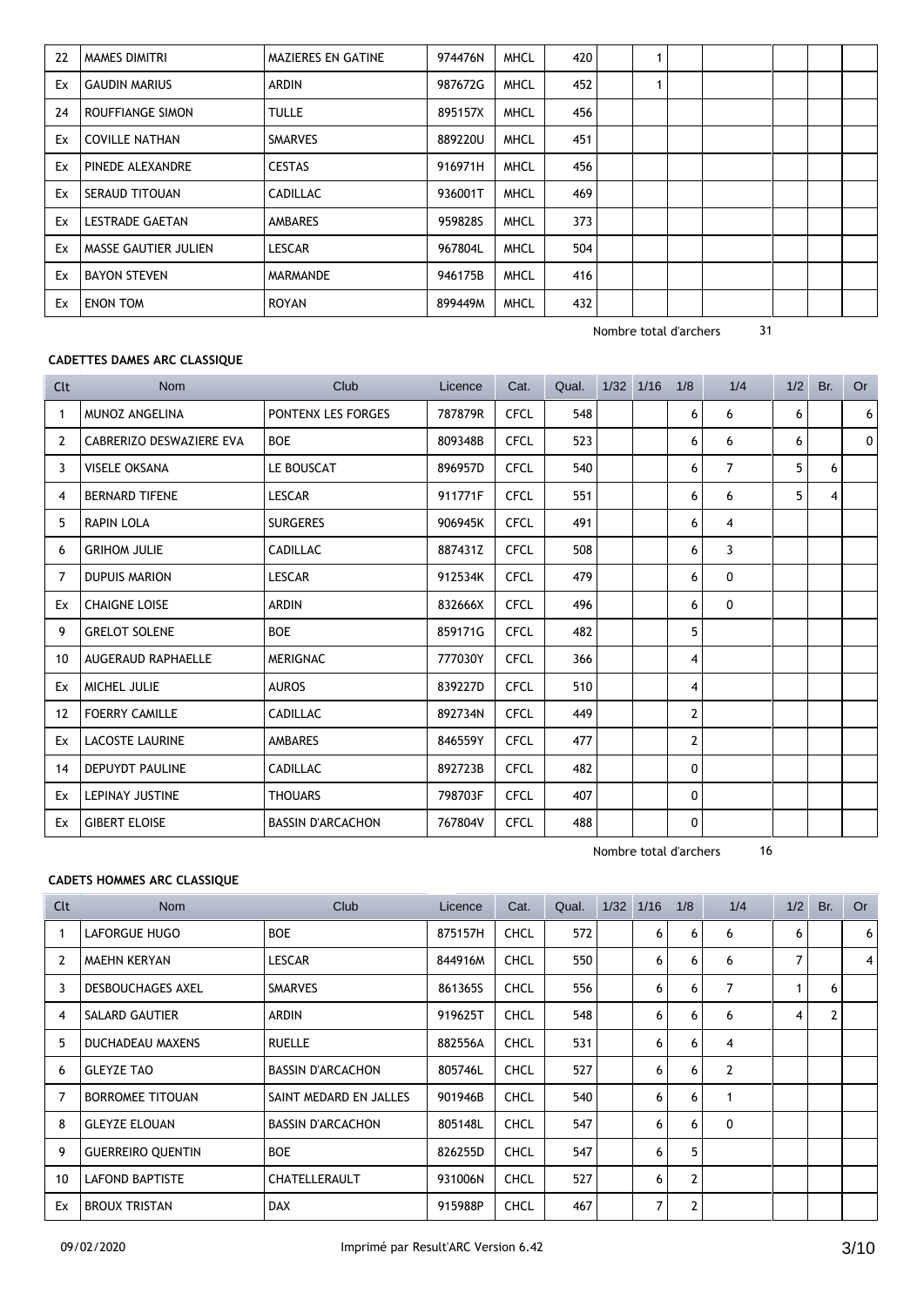| Ex | <b>TEYSSEDRE MATTHIAS</b> | MARMANDE                 | 919554R | <b>CHCL</b> | 498 | 6              | 2            |  |  |
|----|---------------------------|--------------------------|---------|-------------|-----|----------------|--------------|--|--|
| 13 | <b>MIRTIN NATHAN</b>      | <b>BASSIN D'ARCACHON</b> | 813009F | <b>CHCL</b> | 521 | 6              | $\mathbf{0}$ |  |  |
| Ex | <b>ROY THIBAUD</b>        | <b>AUROS</b>             | 837237R | <b>CHCL</b> | 529 | 6              | $\mathbf{0}$ |  |  |
| Ex | PLANCHET ERWAN            | <b>ARDIN</b>             | 819159R | <b>CHCL</b> | 496 | 6              | 0            |  |  |
| Ex | DOMINGUEZ ESTEBAN         | <b>AUROS</b>             | 925375T | <b>CHCL</b> | 502 | 6              | $\mathbf{0}$ |  |  |
| 17 | <b>BODET SAMUEL</b>       | <b>AUROS</b>             | 925389H | <b>CHCL</b> | 504 | 5              |              |  |  |
| Ex | <b>GLEYROUX THEO</b>      | <b>MARMANDE</b>          | 842858A | <b>CHCL</b> | 448 | 5              |              |  |  |
| 19 | THEAMUS ELIAH             | <b>LESCAR</b>            | 920498S | <b>CHCL</b> | 502 | 4              |              |  |  |
| Ex | <b>CHABENAT MATHYS</b>    | LA SOUTERRAINE           | 945292S | <b>CHCL</b> | 491 | 4              |              |  |  |
| 21 | <b>VIDAL AXEL</b>         | <b>THOUARS</b>           | 854778G | <b>CHCL</b> | 420 | $\overline{2}$ |              |  |  |
| Ex | LETURCQ-DALIGAUX MATTÉO   | SAINT MEDARD EN JALLES   | 903269P | <b>CHCL</b> | 520 | $\overline{2}$ |              |  |  |
| 23 | <b>MORELLI LOAN</b>       | <b>AYTRE</b>             | 887728X | <b>CHCL</b> | 527 | $\mathbf{1}$   |              |  |  |
| 24 | <b>CLAVEAU KYLLIAN</b>    | <b>THOUARS</b>           | 866574D | <b>CHCL</b> | 414 |                |              |  |  |
| Ex | <b>VIALA ALEXIS</b>       | <b>LESCAR</b>            | 834482W | <b>CHCL</b> | 432 |                |              |  |  |
| Ex | <b>FOURMY ENZO</b>        | <b>LENCLOITRE</b>        | 942391N | <b>CHCL</b> | 464 |                |              |  |  |
| Ex | <b>BROUET CYRIL</b>       | ST SULPICE ET CAMEYRAC   | 856586X | <b>CHCL</b> | 475 |                |              |  |  |
| Ex | <b>LACROIX NATHAN</b>     | <b>AUROS</b>             | 891397K | <b>CHCL</b> | 413 |                |              |  |  |
| Ex | <b>DUBOURG ANTOINE</b>    | AMBARES                  | 836944X | <b>CHCL</b> | 472 |                |              |  |  |
| Ex | <b>MARTIN VIVIEN</b>      | <b>THOUARS</b>           | 822549A | <b>CHCL</b> | 456 |                |              |  |  |
| Ex | <b>CARTRON LUBIN</b>      | <b>ARDIN</b>             | 807424K | <b>CHCL</b> | 401 |                |              |  |  |

# **JUNIORS DAMES ARC CLASSIQUE**

| Clt | <b>Nom</b>                | Club                     | Licence | Cat.        | Qual. | $1/32$ $1/16$ | 1/8 | 1/4 | 1/2 | Br. | Or             |
|-----|---------------------------|--------------------------|---------|-------------|-------|---------------|-----|-----|-----|-----|----------------|
|     | DERCAMP AMELIE            | <b>LESCAR</b>            | 842766A | <b>JFCL</b> | 554   |               |     | 6   | 6   |     | 6 <sup>1</sup> |
|     | <b>TISSEROND JULIETTE</b> | ARDIN                    | 933649L | <b>JFCL</b> | 556   |               |     | 6   |     |     | 0 <sup>1</sup> |
| 3   | <b>VASLIN MAEVA</b>       | ANGOULEME                | 884907F | <b>JFCL</b> | 538   |               |     | 6   | 3   | 6   |                |
| 4   | ROBINSON MEGHAN           | <b>BASSIN D'ARCACHON</b> | 836790E | <b>JFCL</b> | 552   |               |     | 6   |     |     |                |
| 5   | <b>LEPINAY LISE</b>       | <b>RUELLE</b>            | 813707P | <b>JFCL</b> | 543   |               |     | 4   |     |     |                |
| 6   | <b>GAUDIN LOISE</b>       | LIMOGES-COUZEIX          | 778099K | <b>JFCL</b> | 501   |               |     | C   |     |     |                |
|     | <b>FRICARD LOUISE</b>     | ANGOULEME                | 840504S | <b>JFCL</b> | 494   |               |     | 0   |     |     |                |

Nombre total d'archers 7

# **JUNIORS HOMMES ARC CLASSIQUE**

| Clt            | Nom                     | Club                     | Licence | Cat.        | Qual. | $1/32$ 1/16 | 1/8 | 1/4            |              | $1/2$ Br. | <b>Or</b>      |
|----------------|-------------------------|--------------------------|---------|-------------|-------|-------------|-----|----------------|--------------|-----------|----------------|
|                | <b>FOREST LOUIS</b>     | ARDIN                    | 799905M | <b>JHCL</b> | 545   |             | 6   | 6              |              |           | $\overline{7}$ |
| 2              | <b>MILLON TOM</b>       | <b>CHAUVIGNY</b>         | 923212S | <b>JHCL</b> | 540   |             | 6   | 6              | 6            |           | $\mathbf{1}$   |
| 3              | DUPUY NICOLAS           | <b>AUROS</b>             | 837234M | <b>JHCL</b> | 534   |             | 6   | 6              |              | 6         |                |
| $\overline{4}$ | <b>GRIFFAULT MATTEO</b> | SAINT JEAN D'ANGELY      | 799491M | <b>JHCL</b> | 475   |             | 6   | 6              | $\mathbf{0}$ | $\Omega$  |                |
| 5              | <b>HUET BASTIEN</b>     | LA CRECHE                | 937318Z | <b>JHCL</b> | 536   |             | 6   | 5              |              |           |                |
| 6              | SAULNIER DORIAN         | ST CIERS/GIRONDE         | 921793Z | <b>JHCL</b> | 525   |             | 6   | 4              |              |           |                |
| 7              | CANDIAL JULIEN          | ANGOULEME                | 842401D | <b>JHCL</b> | 492   |             | 6   | $\overline{2}$ |              |           |                |
| 8              | <b>BAUTES ALEXIS</b>    | <b>BASSIN D'ARCACHON</b> | 867312F | <b>JHCL</b> | 504   |             | 6   | 0              |              |           |                |
| 9              | PESRIN ALEXIS           | <b>BOUCAU TARNOS</b>     | 910625K | <b>JHCL</b> | 510   |             | 5   |                |              |           |                |
| 10             | <b>REIMMEL ERWAN</b>    | HAGETMAU                 | 834768G | <b>JHCL</b> | 492   |             | 4   |                |              |           |                |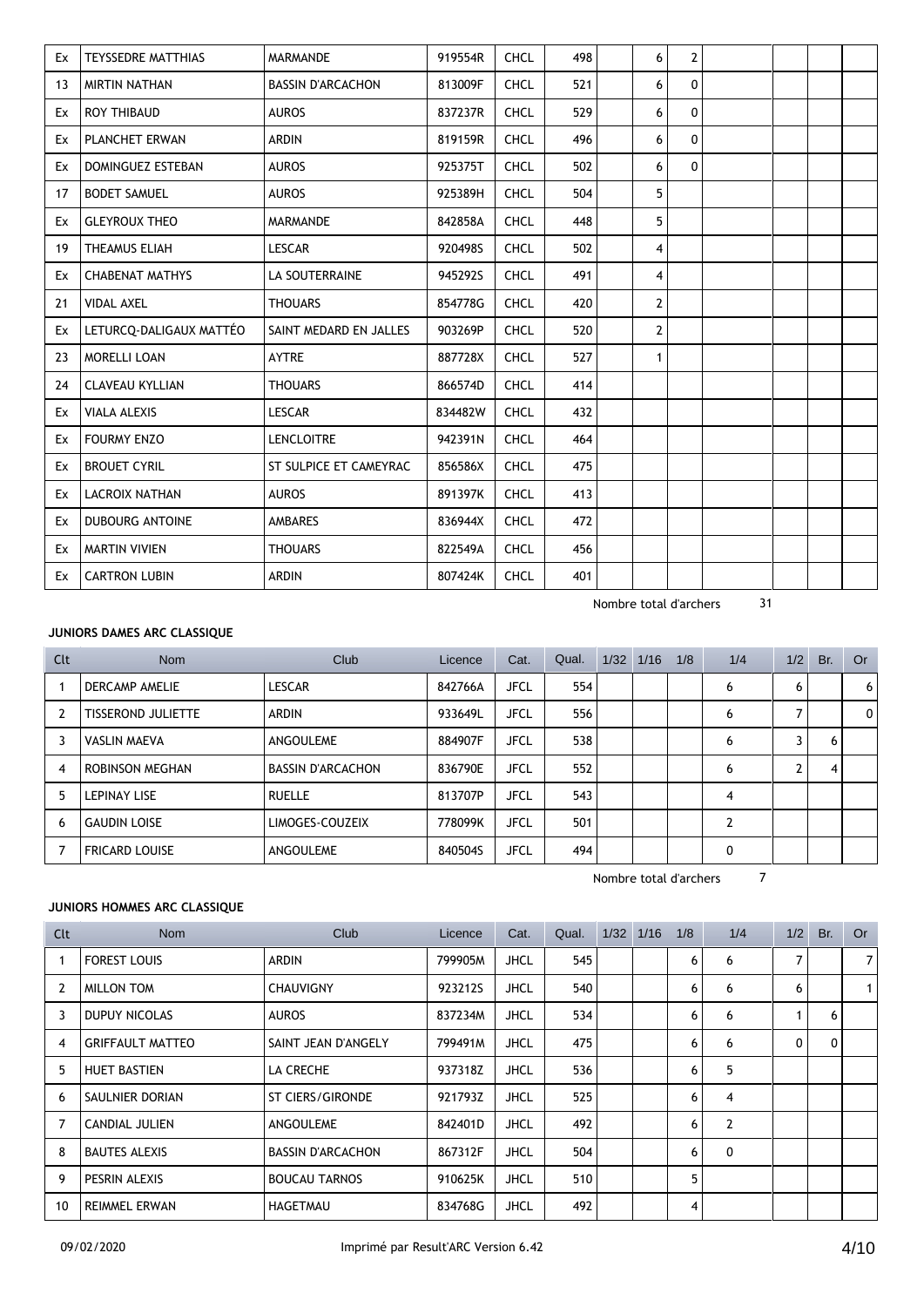| Ex | LASSARRADE KILIAN  | <b>BOE</b>      | 826250Y | JHCL        | 449 |  |  |  |  |
|----|--------------------|-----------------|---------|-------------|-----|--|--|--|--|
| Ex | <b>GRAEFF SADY</b> | <b>LESCAR</b>   | 844906B | <b>JHCL</b> | 488 |  |  |  |  |
| 13 | RODRIGUEZ FABIAN   | <b>BIARRITZ</b> | 835911Z | JHCL        | 442 |  |  |  |  |
| 14 | LECLERC VICTOR     | <b>POITIERS</b> | 791283R | <b>JHCL</b> | 353 |  |  |  |  |

## **SENIORS 1 DAMES ARC CLASSIQUE**

| Clt            | <b>Nom</b>                | Club            | Licence | Cat.  | Qual. | $1/32$ $1/16$ | 1/8 | 1/4            | 1/2 | Br. | Or |
|----------------|---------------------------|-----------------|---------|-------|-------|---------------|-----|----------------|-----|-----|----|
|                | <b>BARDARY MARION</b>     | <b>CESTAS</b>   | 418660R | S1FCL | 567   |               |     | 6              | 6   |     | 6  |
| $\overline{2}$ | AIRIAU AMELIE             | <b>RIBERAC</b>  | 966230A | S1FCL | 510   |               |     | 6              | 6   |     | 0  |
| 3              | <b>DESENNE SYLVIE</b>     | <b>CADILLAC</b> | 403234Y | S1FCL | 552   |               |     | 6              | 0   | 6   |    |
| 4              | MENARD AMELIE             | <b>NIORT</b>    | 351911M | S1FCL | 515   |               |     | 6              | 0   | 2   |    |
| 5              | <b>FIALON SANDRINE</b>    | <b>BOE</b>      | 803111X | S1FCL | 541   |               |     | 4              |     |     |    |
| 6              | DARRIEUTORT ALEXANDRA     | <b>CESTAS</b>   | 810432E | S1FCL | 512   |               |     | $\overline{2}$ |     |     |    |
| Ex             | <b>PAUMIER AURELIE</b>    | <b>DAX</b>      | 724471U | S1FCL | 494   |               |     | $\overline{2}$ |     |     |    |
| 8              | DUBOYS DE LAVIGERIE AUROR | <b>RUELLE</b>   | 815491D | S1FCL | 485   |               |     | 0              |     |     |    |

Nombre total d'archers 8

## **SENIORS 1 HOMMES ARC CLASSIQUE**

| Clt            | <b>Nom</b>               | Club                       | Licence | Cat.  | Qual. | $1/32$ $1/16$ | 1/8            | 1/4            | 1/2 | Br.      | <b>Or</b> |
|----------------|--------------------------|----------------------------|---------|-------|-------|---------------|----------------|----------------|-----|----------|-----------|
| 1              | <b>BELLIN ALOIS</b>      | <b>POITIERS</b>            | 663632P | S1HCL | 571   |               | 6              | 6              | 6   |          | 6         |
| 2              | <b>TUAL GAETAN</b>       | <b>BOE</b>                 | 694591R | S1HCL | 563   |               | $\overline{7}$ | 6              | 6   |          | 0         |
| 3              | ROCHEREUX-LENEZ ARMAND   | ANDERNOS LES BAINS         | 888587F | S1HCL | 547   |               | 6              | 6              | 4   | 6        |           |
| 4              | <b>BARRITAULT JESSY</b>  | ROCHEFORT SUR MER          | 839199Y | S1HCL | 557   |               | 6              | 6              | 0   | $\Omega$ |           |
| 5              | PEREIRA NICOLAS          | <b>BOUCAU TARNOS</b>       | 910644F | S1HCL | 546   |               | 6              | 5              |     |          |           |
| 6              | <b>BRETEAU SEBASTIEN</b> | PONTENX LES FORGES         | 352575J | S1HCL | 547   |               | 6              | $\overline{2}$ |     |          |           |
| $\overline{7}$ | <b>HILLAIRET ANTHONY</b> | <b>AULNAY DE SAINTONGE</b> | 457728F | S1HCL | 527   |               | 6              | $\mathbf{0}$   |     |          |           |
| Ex             | <b>JACQUIN FLORIAN</b>   | <b>CHAUVIGNY</b>           | 373814V | S1HCL | 528   |               | 6              | 0              |     |          |           |
| 9              | <b>DELAGARDE YVES</b>    | LE BOUSCAT                 | 865047U | S1HCL | 523   |               | 4              |                |     |          |           |
| 10             | <b>RAPP RAPHAEL</b>      | LIMOGES-COUZEIX            | 715602D | S1HCL | 491   |               | 3              |                |     |          |           |
| 11             | <b>RABIER JULIEN</b>     | <b>PERIGNY</b>             | 418835F | S1HCL | 531   |               | 2              |                |     |          |           |
| Ex             | <b>HOUSSEMAND CEDRIC</b> | <b>CESTAS</b>              | 462299Z | S1HCL | 533   |               | $\overline{2}$ |                |     |          |           |
| 13             | <b>TISSEROND MAXIME</b>  | <b>ARDIN</b>               | 776030L | S1HCL | 503   |               | 0              |                |     |          |           |
| Ex             | DUPUY MATTHIEU           | LIMOGES-COUZEIX            | 944320K | S1HCL | 493   |               | 0              |                |     |          |           |
| Ex             | <b>FAUSTIN RICHARD</b>   | <b>MANSLE</b>              | 619678N | S1HCL | 510   |               | 0              |                |     |          |           |
| Ex             | AIRIAU NOËL              | <b>RIBERAC</b>             | 945874Z | S1HCL | 469   |               | 0              |                |     |          |           |

Nombre total d'archers 16

# **SENIORS 2 DAMES ARC CLASSIQUE**

| Clt | <b>Nom</b>                    | Club                   | Licence | Cat.               | Qual. | 1/32 | 1/16 | 1/8 | 1/4 | 1/2 | Br. | Or .         |
|-----|-------------------------------|------------------------|---------|--------------------|-------|------|------|-----|-----|-----|-----|--------------|
|     | <b>DUPONT MYLENE</b>          | BRIVE LA GAILLARDE     | 650160W | S <sub>2</sub> FCL | 540   |      |      | 6   | 6   | 6   |     | 6            |
|     | <b>VUILLERMINAZ CATHERINE</b> | SAINT MEDARD EN JALLES | 953822N | S <sub>2</sub> FCL | 519   |      |      | 6   | 6   | 6   |     | $\mathbf{0}$ |
|     | <b>BOUYER NATHALIE</b>        | ANGOULEME              | 768945K | S <sub>2</sub> FCL | 537   |      |      | 6   | 6   |     | 6   |              |
| 4   | DELANNOY MARIE CHRISTINE      | BRIVE LA GAILLARDE     | 373133E | S <sub>2</sub> FCL | 529   |      |      | 6   |     |     |     |              |
|     | <b>TISSEROND FABIENNE</b>     | ARDIN                  | 234537G | S <sub>2</sub> FCL | 532   |      |      | 6   | 5   |     |     |              |
| 6   | <b>BRUNEAU CHRISTINE</b>      | CAMBLANES ET MEYNAC    | 627814G | S <sub>2</sub> FCL | 531   |      |      |     | ٦   |     |     |              |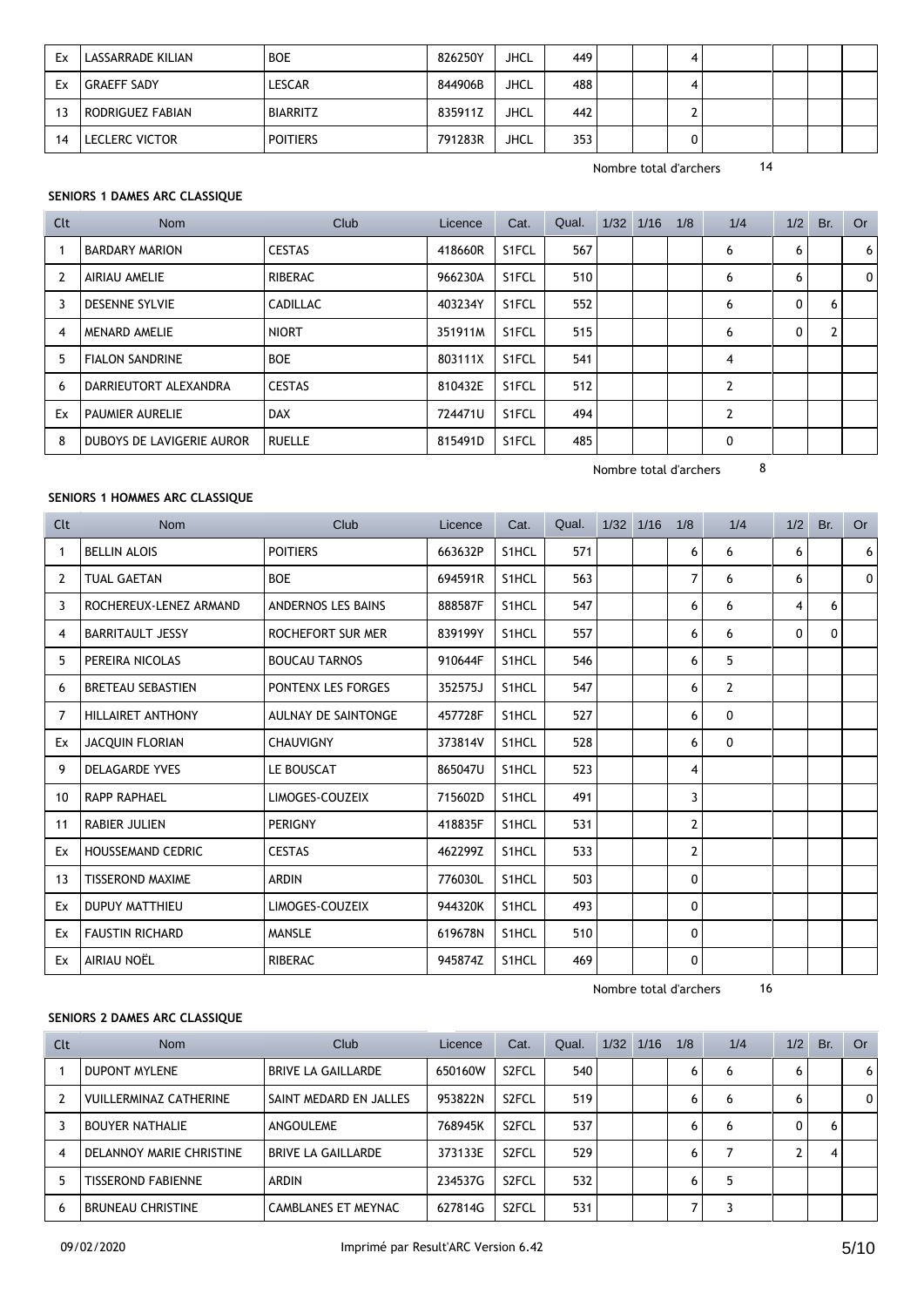|    | <b>BRUNET PINEDE SEVERINE</b> | <b>CESTAS</b>          | 964711Z | S <sub>2</sub> FCL | 517 | 6              | $\overline{2}$ |  |  |
|----|-------------------------------|------------------------|---------|--------------------|-----|----------------|----------------|--|--|
| Ex | <b>MEUNIER CAROLINE</b>       | SAINT BENOIT           | 896788V | S <sub>2</sub> FCL | 514 | 7              | 2              |  |  |
| 9  | NOGUEIRA BERNADETTE           | <b>BORDES ASCT</b>     | 361977D | S <sub>2</sub> FCL | 492 | 4              |                |  |  |
| Ex | SECHET NADINE                 | <b>NIORT</b>           | 620909B | S <sub>2</sub> FCL | 491 | 4              |                |  |  |
| 11 | <b>BILLON CATHY</b>           | <b>NIORT</b>           | 820945G | S <sub>2</sub> FCL | 508 | 2              |                |  |  |
| Ex | <b>VILLEMUR NATHALIE</b>      | <b>LOUDUN</b>          | 939652L | S <sub>2</sub> FCL | 436 | $\overline{2}$ |                |  |  |
| 13 | <b>GUEPIN CATHERINE</b>       | <b>LOUDUN</b>          | 913064L | S <sub>2</sub> FCL | 498 | 4              |                |  |  |
| Ex | MAZENOUX CORINNE              | MARCILLAC LA CROISILLE | 796021R | S <sub>2</sub> FCL | 514 |                |                |  |  |
| 15 | POTIER SANDRA                 | <b>LOUDUN</b>          | 840247M | S <sub>2</sub> FCL | 510 | 0              |                |  |  |
| Ex | <b>BARDARY PATRICIA</b>       | <b>CESTAS</b>          | 630224B | S <sub>2</sub> FCL | 504 | $\Omega$       |                |  |  |

## **SENIORS 2 HOMMES ARC CLASSIQUE**

| Clt | <b>Nom</b>                | Club                   | Licence | Cat.               | Qual. | $1/32$ $1/16$ |                | 1/8            | 1/4            | 1/2 | Br. | Or        |
|-----|---------------------------|------------------------|---------|--------------------|-------|---------------|----------------|----------------|----------------|-----|-----|-----------|
| 1   | <b>LARUE THIERRY</b>      | PONTENX LES FORGES     | 347641W | S2HCL              | 539   |               | 6              | 6              | 6              | 6   |     | $6 \mid$  |
| 2   | DEBOEUF NICOLAS           | <b>THOUARS</b>         | 205595Y | S2HCL              | 529   |               | 6              | 6              | 6              | 6   |     | $\vert$ 4 |
| 3   | <b>DAGES THIERRY</b>      | PONTENX LES FORGES     | 907291L | S2HCL              | 553   |               | 6              | $\overline{7}$ | $\overline{7}$ | 0   | 6   |           |
| 4   | <b>COURTOIS STEEVE</b>    | <b>SMARVES</b>         | 884570P | S2HCL              | 526   |               | $\overline{7}$ | $\overline{7}$ | 6              | 0   | 4   |           |
| 5   | <b>DUGUET THIERRY</b>     | <b>BIARRITZ</b>        | 832626D | S2HCL              | 529   |               | 6              | 6              | $\overline{4}$ |     |     |           |
| 6   | <b>TROUVE MICHAEL</b>     | <b>NIORT</b>           | 606118Z | S2HCL              | 548   |               | 6              | $\overline{7}$ | $\overline{2}$ |     |     |           |
| 7   | <b>HAY WILLIAM</b>        | CHAMPCEVINEL           | 869160P | S2HCL              | 521   |               | 6              | 6              | $\mathbf{1}$   |     |     |           |
| 8   | PIERRE SEBASTIEN          | TALLUD                 | 812845C | S2HCL              | 544   |               | 7              | 6              | 0              |     |     |           |
| 9   | <b>CLISSON ERIC</b>       | <b>THOUARS</b>         | 436880V | S2HCL              | 558   |               | 6              | 5              |                |     |     |           |
| Ex  | LARGEAU PHILIPPE          | <b>NIORT</b>           | 223947W | S2HCL              | 545   |               | 6              | 5              |                |     |     |           |
| 11  | THIARC SEBASTIEN          | <b>CESTAS</b>          | 842581Z | S2HCL              | 551   |               | $\overline{7}$ | $\overline{4}$ |                |     |     |           |
| Ex  | <b>GOUBEAU FRANCK</b>     | <b>SMARVES</b>         | 726665D | S2HCL              | 560   |               | 6              | $\overline{4}$ |                |     |     |           |
| 13  | RAYNAUD YVES              | CAMBLANES ET MEYNAC    | 791771W | S <sub>2</sub> HCL | 556   |               | 6              | 3              |                |     |     |           |
| Ex  | RAIMBAULT VINCENT         | SAINT MEDARD EN JALLES | 456732Y | S2HCL              | 531   |               | 7              | 3              |                |     |     |           |
| 15  | <b>CHEVALIER ROBIN</b>    | <b>RUELLE</b>          | 815499M | S2HCL              | 521   |               | 7              | $\mathbf{1}$   |                |     |     |           |
| 16  | <b>GUIDEZ EMMANUEL</b>    | <b>COURLAY</b>         | 759507B | S <sub>2</sub> HCL | 547   |               | 6              | 0              |                |     |     |           |
| 17  | SUPPLY CHRISTIAN          | MARMANDE               | 663085V | S2HCL              | 528   |               | 5              |                |                |     |     |           |
| 18  | <b>BILLY ALAIN</b>        | <b>LOUDUN</b>          | 690609M | S2HCL              | 508   |               | 4              |                |                |     |     |           |
| Ex  | <b>DAIRON REMI</b>        | <b>THOUARS</b>         | 429193P | S2HCL              | 521   |               | 4              |                |                |     |     |           |
| Ex  | LEPINAY VINCENT           | <b>LOUDUN</b>          | 813704L | S2HCL              | 538   |               | 4              |                |                |     |     |           |
| 21  | <b>SEGUI VINCENT</b>      | SAINT MEDARD EN JALLES | 802142U | S2HCL              | 524   |               | 3              |                |                |     |     |           |
| 22  | <b>GRACIANO LAURENT</b>   | SAINT MEDARD EN JALLES | 953824R | S2HCL              | 489   |               | $\mathbf{2}$   |                |                |     |     |           |
| Ex  | <b>BARRITAULT CEDRIC</b>  | ROCHEFORT SUR MER      | 816839U | S2HCL              | 496   |               | $\mathbf{2}$   |                |                |     |     |           |
| Ex  | <b>AGRES PATRICE</b>      | ANDERNOS LES BAINS     | 750015J | S2HCL              | 527   |               | 2              |                |                |     |     |           |
| Ex  | DUFFOURG ERIC             | ANGOULEME              | 851103M | S2HCL              | 509   |               | 2              |                |                |     |     |           |
| 26  | <b>CORNAGLIA SYLVAIN</b>  | SAINT MEDARD EN JALLES | 850719V | S2HCL              | 538   |               | $\mathbf{1}$   |                |                |     |     |           |
| Ex  | SOULIER CHRISTOPHE        | LEOGNAN                | 862178A | S2HCL              | 500   |               | $\mathbf{1}$   |                |                |     |     |           |
| Ex  | PITTE STEPHANE            | ARDIN                  | 834774N | S2HCL              | 520   |               | $\mathbf{1}$   |                |                |     |     |           |
| Ex  | <b>BELENFANT FRANCOIS</b> | DAX                    | 687197D | S2HCL              | 530   |               | $\mathbf{1}$   |                |                |     |     |           |
| 30  | PRIGENT FREDERIC          | <b>GUERET</b>          | 727966T | S2HCL              | 475   |               |                |                |                |     |     |           |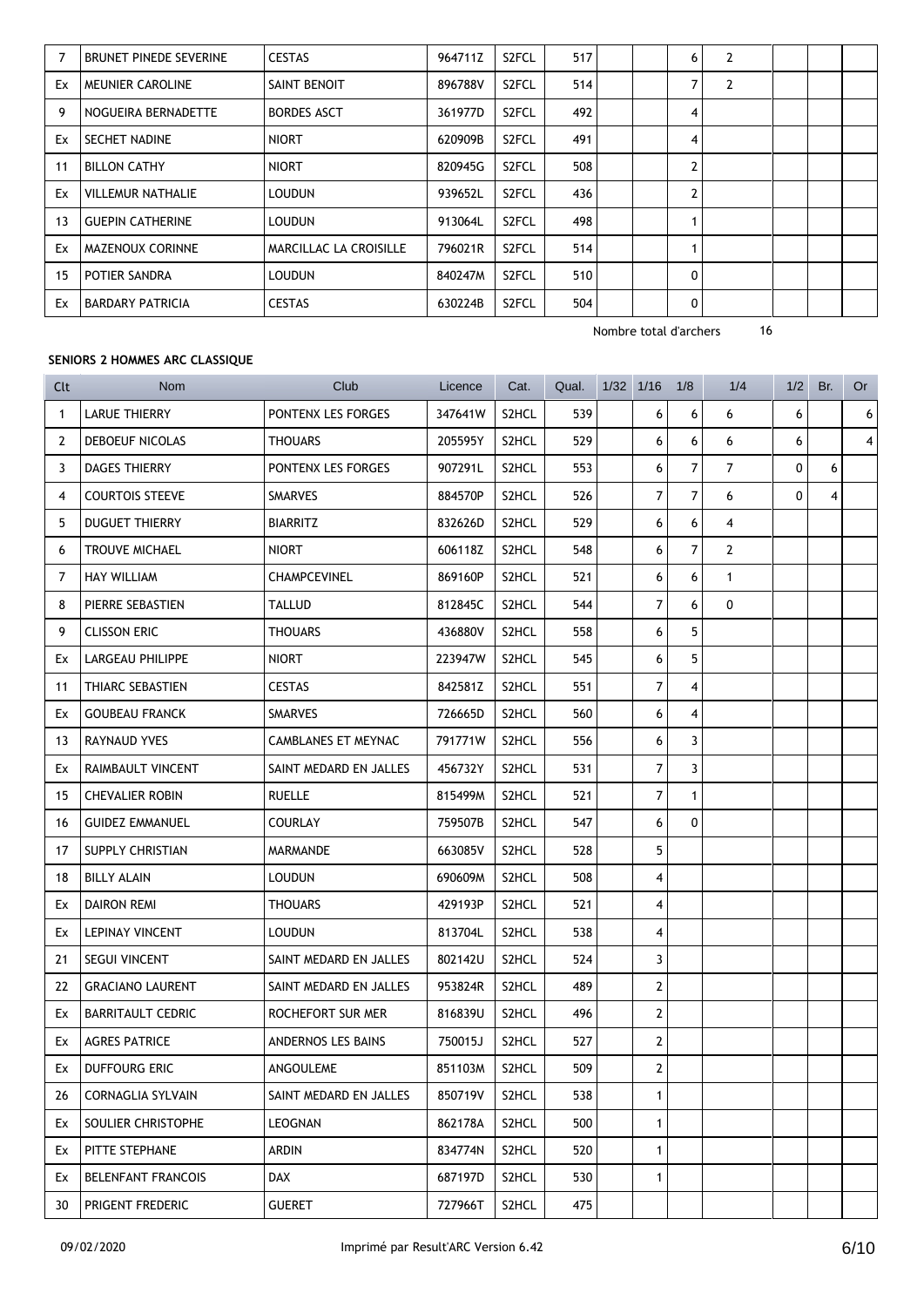| Ex | <b>NARBONNE ERIC</b>          | LIMOGES-COUZEIX | 895456X | S2HCL | 492 |  |  |  |  |
|----|-------------------------------|-----------------|---------|-------|-----|--|--|--|--|
| Ex | <b>JEROME</b><br><b>SIMON</b> | <b>HAGETMAU</b> | 908053P | S2HCL | 503 |  |  |  |  |

### **SENIORS 3 DAMES ARC CLASSIQUE**

| Clt | <b>Nom</b>                 | Club                       | Licence | Cat.  | Qual. | 1/32 | 1/16 | 1/8 | 1/4 | 1/2 | Br. | 0r |
|-----|----------------------------|----------------------------|---------|-------|-------|------|------|-----|-----|-----|-----|----|
|     | <b>CANTIN NADINE</b>       | <b>ARDIN</b>               | 096620X | S3FCL | 512   |      |      |     | 6   | 6   |     | 6  |
|     | <b>BELLY VIVIANE</b>       | <b>BASSIN D'ARCACHON</b>   | 801306K | S3FCL | 503   |      |      |     | 6   | 6   |     | 4  |
|     | AMPINET DANIELLE           | <b>AMBARES</b>             | 422094Y | S3FCL | 463   |      |      |     | 6   |     | b   |    |
| 4   | <b>KERVIEL BRIGITTE</b>    | <b>VOUNEUIL SUR VIENNE</b> | 645600P | S3FCL | 511   |      |      |     | 6   |     |     |    |
| 5   | <b>BARBOT BEATRICE</b>     | <b>NIORT</b>               | 752287D | S3FCL | 481   |      |      |     |     |     |     |    |
| 6   | <b>GOUBAULT ROSE AIMEE</b> | <b>BASSIN D'ARCACHON</b>   | 829291D | S3FCL | 407   |      |      |     |     |     |     |    |

Nombre total d'archers 6

# **SENIORS 3 HOMMES ARC CLASSIQUE**

| Clt            | <b>Nom</b>                | Club                          | Licence | Cat.  | Qual. | $1/32$ $1/16$ | 1/8            | 1/4          | 1/2            | Br. | <b>Or</b>      |
|----------------|---------------------------|-------------------------------|---------|-------|-------|---------------|----------------|--------------|----------------|-----|----------------|
| 1              | CIGRAND JEAN-PIERRE       | <b>ROCHEFORT SUR MER</b>      | 095603S | S3HCL | 544   |               | 6              | 6            | 6              |     | 6 <sup>1</sup> |
| $\overline{2}$ | <b>CANTIN CLAUDE</b>      | <b>ARDIN</b>                  | 096621Y | S3HCL | 512   |               | 6              | 6            | 6              |     | 2 <sup>1</sup> |
| 3              | <b>DELBEGUE MARC</b>      | <b>MARCILLAC LA CROISILLE</b> | 830198P | S3HCL | 512   |               | 6              | 6            | $\mathbf{0}$   | 6   |                |
| 4              | DEBARE JEAN MARC          | <b>THOUARS</b>                | 931025J | S3HCL | 507   |               | 6              | 6            | $\overline{2}$ | 5   |                |
| 5              | <b>BOLLE CLAUDE</b>       | ROCHEFORT SUR MER             | 883159F | S3HCL | 523   |               | 6              | 0            |                |     |                |
| Ex             | <b>LOUINEAU HUBERT</b>    | AULNAY DE SAINTONGE           | 412706U | S3HCL | 487   |               | 6              | $\mathbf{0}$ |                |     |                |
| Ex             | <b>FAUCHE JEAN-PIERRE</b> | ST VIVIEN DE MEDOC            | 626724X | S3HCL | 449   |               | 6              | $\mathbf{0}$ |                |     |                |
| Ex             | <b>SANCHEZ ISIDORE</b>    | <b>JAUNAY CLAN</b>            | 370660S | S3HCL | 505   |               | 6              | $\mathbf{0}$ |                |     |                |
| 9              | <b>SOIZEAU PIERRE</b>     | <b>BOUCAU TARNOS</b>          | 677230V | S3HCL | 485   |               | 5              |              |                |     |                |
| Ex             | <b>DURAN LIONEL</b>       | LE BOUSCAT                    | 612281Y | S3HCL | 497   |               | 5              |              |                |     |                |
| 11             | <b>BOUCHET JEAN PAUL</b>  | <b>POITIERS</b>               | 746007C | S3HCL | 527   |               | 4              |              |                |     |                |
| Ex             | <b>HANNOY DOMINIQUE</b>   | <b>CAMBLANES ET MEYNAC</b>    | 311750J | S3HCL | 499   |               | 4              |              |                |     |                |
| 13             | <b>CAILLERET PATRICK</b>  | ROCHEFORT SUR MER             | 347970D | S3HCL | 490   |               | $\overline{2}$ |              |                |     |                |
| Ex             | <b>BONNET PIERRE-YVES</b> | PENNE-STSYLVESTRE             | 903776R | S3HCL | 519   |               | $\overline{2}$ |              |                |     |                |
| Ex             | <b>FOUCHER CHRISTIAN</b>  | ARGENTON LES VALLEES          | 276557F | S3HCL | 489   |               | $\overline{2}$ |              |                |     |                |

Nombre total d'archers 15

# **CADETS HOMMES ARC A POULIES**

| Clt | <b>Nom</b>              | Club                | Licence | Cat.        | Qual. | 1/32 | 1/16 | 1/8 | 1/4 | 1/2 | Br. | <b>Or</b> |
|-----|-------------------------|---------------------|---------|-------------|-------|------|------|-----|-----|-----|-----|-----------|
|     | <b>COUTANT CORENTIN</b> | <b>SMARVES</b>      | 930117X | <b>CHCO</b> | 573   |      |      |     |     | 141 |     | 145       |
|     | <b>PALIN STEVEN</b>     | SAINT JUNIEN        | 875730F | <b>CHCO</b> | 527   |      |      |     |     | 136 |     | 122       |
|     | <b>RETOURET ENZO</b>    | BOUCAU TARNOS       | 913394V | <b>CHCO</b> | 543   |      |      |     |     | 135 | 135 |           |
|     | MARCOUX XAVIER          | AULNAY DE SAINTONGE | 888488Y | <b>CHCO</b> | 515   |      |      |     |     | 18  | 129 |           |

Nombre total d'archers 4

# **JUNIORS HOMMES ARC A POULIES**

| Clt | <b>Nom</b>             | Club              | Licence | Cat.        | Qual. | 1/32 | 1/16 | 1/8 | 1/4 | 1/2 | Br. | Or  |
|-----|------------------------|-------------------|---------|-------------|-------|------|------|-----|-----|-----|-----|-----|
|     | <b>BERDUCK MAXIME</b>  | LIMOGES-COUZEIX   | 740648C | <b>JHCO</b> | 571   |      |      |     |     | 144 |     | 146 |
|     | PREVAULT AXEL          | <b>LENCLOITRE</b> | 911390S | <b>JHCO</b> | 547   |      |      |     |     | 138 |     | 135 |
|     | <b>GUERAUD MATHIEU</b> | <b>SMARVES</b>    | 755390B | <b>JHCO</b> | 549   |      |      |     |     | 138 | 138 |     |
|     | <b>GOULARD LEO</b>     | <b>AUROS</b>      | 953972B | <b>JHCO</b> | 523   |      |      |     |     | 136 | 128 |     |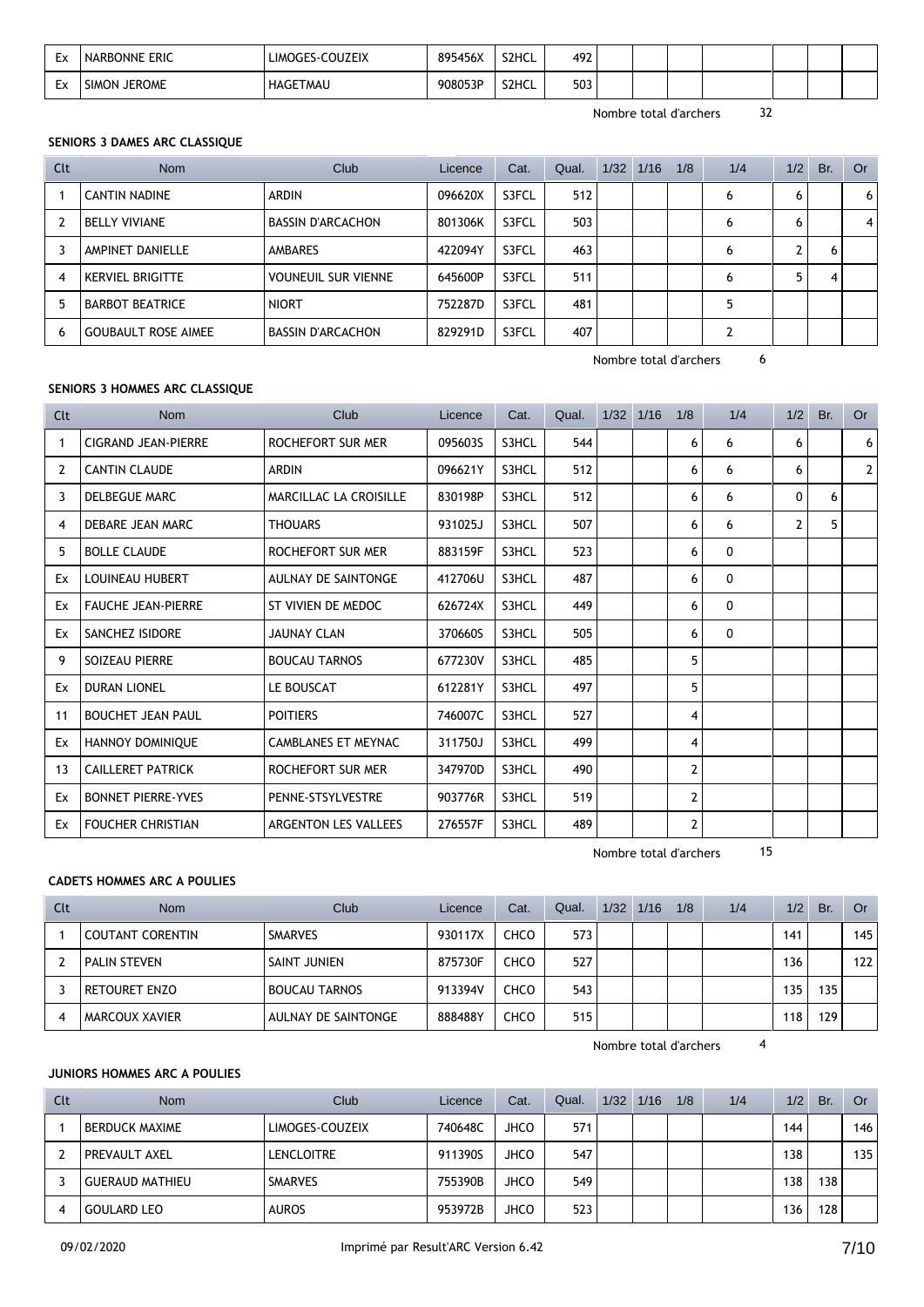#### **SENIORS 1 DAMES ARC A POULIES**

| Clt | <b>Nom</b>                | Club             | Licence | Cat.               | Qual. | 1/32 | 1/16 | 1/8 | 1/4 | 1/2              | Br. | Or  |
|-----|---------------------------|------------------|---------|--------------------|-------|------|------|-----|-----|------------------|-----|-----|
|     | <b>ROUZE SOPHIE</b>       | <b>CHAUVIGNY</b> | 810220Z | S1FCO              | 572   |      |      |     |     | 142              |     | 142 |
|     | CANCIANI CHARLYNE         | <b>BOE</b>       | 763526V | S <sub>1</sub> FCO | 564   |      |      |     |     | 141              |     | 134 |
|     | <b>CHAUSSEROUGE SONIA</b> | <b>NIORT</b>     | 380790C | S <sub>1</sub> FCO | 556   |      |      |     |     | 136 <sub>1</sub> |     |     |

Nombre total d'archers 3

#### **SENIORS 1 HOMMES ARC A POULIES**

| Clt | <b>Nom</b>              | Club            | Licence | Cat.               | Qual. | 1/32 | 1/16 | 1/8 | 1/4 | 1/2  | Br. | Or  |
|-----|-------------------------|-----------------|---------|--------------------|-------|------|------|-----|-----|------|-----|-----|
|     | <b>SAUNIER FRANCOIS</b> | <b>RUELLE</b>   | 461611B | S <sub>1</sub> HCO | 584   |      |      |     | 142 | 143. |     | 144 |
| 2   | <b>BOINOT PIERRIC</b>   | <b>THOUARS</b>  | 458882K | S <sub>1</sub> HCO | 577   |      |      |     | 143 | 144  |     | 140 |
|     | BIOJOUT DAVID           | LIMOGES-COUZEIX | 633422C | S <sub>1</sub> HCO | 567   |      |      |     | 143 | 143  | 140 |     |
| 4   | <b>CARNIS VICTOR</b>    | <b>DAX</b>      | 618260X | S <sub>1</sub> HCO | 563   |      |      |     | 141 | 141  | 139 |     |
| 5   | LAMOUREUX SYLVAIN       | <b>COGNAC</b>   | 626145T | S <sub>1</sub> HCO | 534   |      |      |     | 118 |      |     |     |

Nombre total d'archers 5

# **SENIORS 2 DAMES ARC A POULIES**

| Clt            | Nom                      | Club               | Licence | Cat.               | Qual. | 1/32 | 1/16 | 1/8 | 1/4 | 1/2 | Br. | <b>Or</b> |
|----------------|--------------------------|--------------------|---------|--------------------|-------|------|------|-----|-----|-----|-----|-----------|
|                | <b>JEAN KARINE</b>       | <b>MERIGNAC</b>    | 627668Y | S <sub>2</sub> FCO | 546   |      |      |     | 134 | 136 |     | 139       |
| $\overline{2}$ | BERTHY-LACHAUD ISABELLE  | <b>TULLE</b>       | 692951H | S <sub>2</sub> FCO | 556   |      |      |     | 141 | 139 |     | 132       |
|                | <b>BERGER CHRYSTELLE</b> | CHATELLERAULT      | 907099C | S <sub>2</sub> FCO | 543   |      |      |     | 140 | 139 | 135 |           |
| 4              | ROMANTEAU SONIA          | <b>NIORT</b>       | 266639A | S <sub>2</sub> FCO | 529   |      |      |     | 137 | 133 | 134 |           |
| 5              | <b>JALLAIS VIRGINIE</b>  | <b>LENCLOITRE</b>  | 980839E | S <sub>2</sub> FCO | 555   |      |      |     | 135 |     |     |           |
| 6              | <b>AGRES VALERIE</b>     | ANDERNOS LES BAINS | 764594F | S <sub>2</sub> FCO | 540   |      |      |     | 134 |     |     |           |
|                | <b>HOUWER FRANCOISE</b>  | <b>MERIGNAC</b>    | 672590B | S <sub>2</sub> FCO | 525   |      |      |     | 130 |     |     |           |
| 8              | PASOUET VALERIE          | <b>BLANQUEFORT</b> | 690480X | S <sub>2</sub> FCO | 538   |      |      |     | 128 |     |     |           |

Nombre total d'archers 8

# **SENIORS 2 HOMMES ARC A POULIES**

| <b>Clt</b>     | <b>Nom</b>                     | Club            | Licence | Cat.                           | Qual. | 1/32 1/16 | 1/8 | 1/4 | 1/2 | Br. | <b>Or</b> |
|----------------|--------------------------------|-----------------|---------|--------------------------------|-------|-----------|-----|-----|-----|-----|-----------|
| $\mathbf{1}$   | <b>BURGAUD FRANK</b>           | <b>ARDIN</b>    | 824077L | S <sub>2</sub> HC <sub>O</sub> | 562   |           | 143 | 139 | 146 |     | 140       |
| 2              | <b>LABEYRIE REMI</b>           | <b>DAX</b>      | 923489T | S <sub>2</sub> HC <sub>O</sub> | 569   |           | 148 | 142 | 141 |     | 139       |
| 3              | PEYRONDET FRANCOIS             | <b>SMARVES</b>  | 201526A | S <sub>2</sub> HC <sub>O</sub> | 581   |           | 143 | 146 | 143 | 146 |           |
| 4              | <b>CHEVALIER PHILIPPE</b>      | PERIGUEUX       | 684833J | S <sub>2</sub> HC <sub>O</sub> | 568   |           | 144 | 140 | 140 | 139 |           |
| 5              | <b>CABAREZ PHILIPPE</b>        | <b>DAX</b>      | 100209Y | S <sub>2</sub> HC <sub>O</sub> | 575   |           | 142 | 141 |     |     |           |
| Ex             | <b>BLIN PHILIPPE</b>           | <b>AMBARES</b>  | 768678V | S <sub>2</sub> HC <sub>O</sub> | 565   |           | 140 | 141 |     |     |           |
| $\overline{7}$ | <b>COMMARMOND FREDERIC</b>     | <b>CADILLAC</b> | 742803V | S <sub>2</sub> HC <sub>O</sub> | 551   |           | 142 | 140 |     |     |           |
| 8              | <b>BIOJOUT DIDIER</b>          | LIMOGES-COUZEIX | 633432N | S <sub>2</sub> HC <sub>O</sub> | 574   |           | 142 | 139 |     |     |           |
| 9              | <b>PIMPAUD PIERRE</b>          | LIMOGES-COUZEIX | 262177A | S <sub>2</sub> HC <sub>O</sub> | 575   |           | 142 |     |     |     |           |
| 10             | <b>JUILLET LAURENT</b>         | <b>RUELLE</b>   | 819963P | S <sub>2</sub> HC <sub>O</sub> | 556   |           | 140 |     |     |     |           |
| Ex             | <b>WINDER STEPHANE</b>         | <b>BOE</b>      | 716405B | S <sub>2</sub> HC <sub>O</sub> | 564   |           | 140 |     |     |     |           |
| Ex             | <b>TIRATEAU LUDOVIC</b>        | <b>PERIGNY</b>  | 866630P | S <sub>2</sub> HC <sub>O</sub> | 563   |           | 140 |     |     |     |           |
| 13             | <b>GOULARD FABIAN</b>          | <b>AUROS</b>    | 953971A | S2HCO                          | 564   |           | 139 |     |     |     |           |
| Ex             | <b>BEGA THIERRY</b>            | <b>SMARVES</b>  | 774225Z | S <sub>2</sub> HC <sub>O</sub> | 576   |           | 139 |     |     |     |           |
| 15             | <b>CHAUSSONEAUX CHRISTOPHE</b> | <b>TALLUD</b>   | 812291A | S2HCO                          | 544   |           | 138 |     |     |     |           |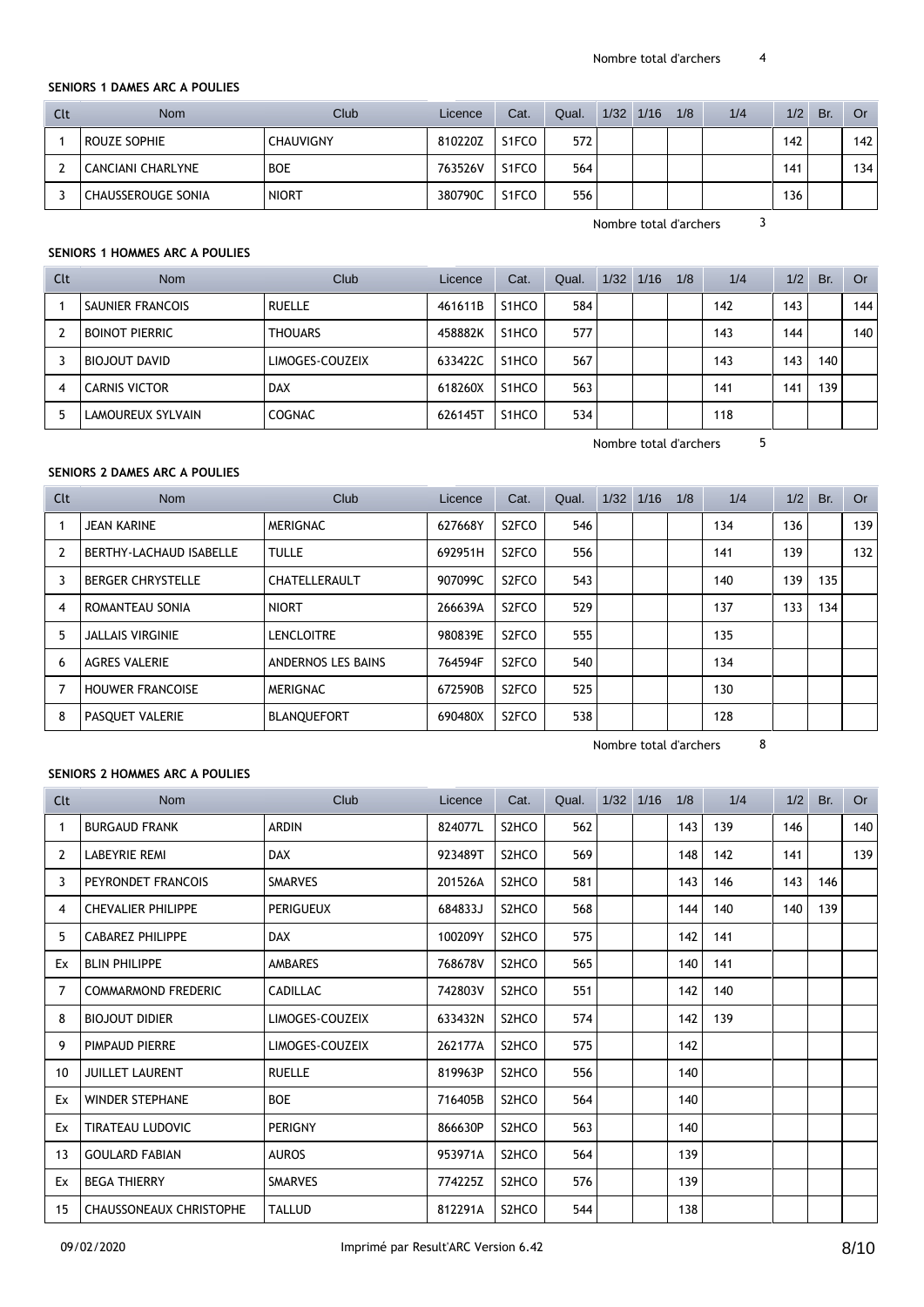|  | י י | MI)<br>I∆I IF<br>$\mathbf{u}$<br>псь<br>_______ | TULL. | 70c<br>∘מח | 7HC<br>--<br>____ | $\overline{\phantom{a}}$<br>564<br>__ |  |  | 136<br>$ -$ |  |  |  |  |  |
|--|-----|-------------------------------------------------|-------|------------|-------------------|---------------------------------------|--|--|-------------|--|--|--|--|--|
|--|-----|-------------------------------------------------|-------|------------|-------------------|---------------------------------------|--|--|-------------|--|--|--|--|--|

### **SENIORS 3 DAMES ARC A POULIES**

| Clt | Nom                | Club               | Licence | Cat.  | Qual. | 1/32 | 1/16 | 1/8 | 1/4 | 1/2 | Br. | Or               |
|-----|--------------------|--------------------|---------|-------|-------|------|------|-----|-----|-----|-----|------------------|
|     | ESTACHY CLAUDIE    | ANDERNOS LES BAINS | 386481N | S3FCO | 527   |      |      |     |     |     |     | 130 <sub>1</sub> |
|     | MARAURI JACQUELINE | AMBARES            | 356827F | S3FCO | 466   |      |      |     |     |     |     | 125              |

Nombre total d'archers 2

### **SENIORS 3 HOMMES ARC A POULIES**

| Clt | <b>Nom</b>                  | Club                 | Licence | Cat.  | Qual. | $1/32$ $1/16$ | 1/8 | 1/4 | 1/2 | Br. | Or  |
|-----|-----------------------------|----------------------|---------|-------|-------|---------------|-----|-----|-----|-----|-----|
|     | <b>KLIMANEK JEAN PIERRE</b> | <b>BOUCAU TARNOS</b> | 349996F | S3HCO | 566   |               |     | 6   | 143 |     | 140 |
|     | MARTINEAU DONATIEN          | ROCHEFORT SUR MER    | 439558F | S3HCO | 564   |               |     | 141 | 140 |     | 138 |
| 3   | <b>GAULT THIERRY</b>        | <b>SMARVES</b>       | 461990N | S3HCO | 563   |               |     | 143 | 137 | 137 |     |
| 4   | CANCIANI CLAUDE             | <b>BOE</b>           | 763527W | S3HCO | 559   |               |     | 143 | 133 | 133 |     |
| 5   | <b>BESSE MARC</b>           | LE BOUSCAT           | 839704X | S3HCO | 563   |               |     | 139 |     |     |     |
| 6   | <b>SCHREIBER FRANCOIS</b>   | <b>CHAUVIGNY</b>     | 810681A | S3HCO | 561   |               |     | 137 |     |     |     |
|     | CANTAT JACQUES              | <b>DAX</b>           | 281876M | S3HCO | 558   |               |     | 136 |     |     |     |

Nombre total d'archers 7

### **JEUNES DAMES ARC NU**

| $\sim$<br>ิ | Nom                             | Club                         | Licence         | Cat. | Qual.                    | 1/32 | 1/16 | 1/8 | 1/4 | 1/2 | Br. | Û |
|-------------|---------------------------------|------------------------------|-----------------|------|--------------------------|------|------|-----|-----|-----|-----|---|
|             | <b>OANELL</b><br><b>GOURNAY</b> | <b>CDECHE</b><br>∟<br>◡∩∟◡▯∟ | 936715L<br>٬15Մ | CFBB | าาา<br><u>__ _</u><br>__ |      |      |     |     |     |     |   |

Nombre total d'archers 1

# **JEUNES HOMMES ARC NU**

| Clt | <b>Nom</b>            | Club                       | Licence | Cat.        | Qual. | 1/32 | 1/16 | 1/8 | 1/4 | 1/2 | Br. | <b>Or</b>    |
|-----|-----------------------|----------------------------|---------|-------------|-------|------|------|-----|-----|-----|-----|--------------|
|     | COUTIN HUGO           | AULNAY DE SAINTONGE        | 895716E | <b>CHBB</b> | 485   |      |      |     |     |     |     | 6            |
|     | <b>BOURON ENZO</b>    | <b>VOUNEUIL SUR VIENNE</b> | 930076C | CHBB        | 407   |      |      |     |     |     |     | $\mathbf{0}$ |
|     | <b>GIRAULT YOHANN</b> | <b>VOUNEUIL SUR VIENNE</b> | 916402P | <b>CHBB</b> | 303   |      |      |     |     |     |     |              |

Nombre total d'archers 3

### **SENIORS DAMES ARC NU**

| Clt | <b>Nom</b>              | Club                     | Licence | Cat.  | Qual. | $1/32$ $1/16$ | 1/8 | 1/4 | 1/2 | Br. | Or       |
|-----|-------------------------|--------------------------|---------|-------|-------|---------------|-----|-----|-----|-----|----------|
|     | <b>GOURNAY ANAIS</b>    | LA CRECHE                | 959926Y | S1FBB | 414   |               |     |     | o   |     | 6        |
|     | <b>MARESCA NATHALIE</b> | <b>BLANQUEFORT</b>       | 8364795 | S1FBB | 382   |               |     |     | 6   |     | $\Omega$ |
|     | ETERRADOSSI FANNY       | LESCAR                   | 969632Y | S1FBB | 428   |               |     |     |     |     |          |
| 4   | <b>GIBERT NATHALIE</b>  | <b>BASSIN D'ARCACHON</b> | 767803U | S1FBB | 463   |               |     |     |     |     |          |

Nombre total d'archers 4

# **SENIORS HOMMES ARC NU**

| Clt            | <b>Nom</b>                   | Club                      | Licence | Cat.  | Qual. | 1/32 | 1/16 | 1/8 | 1/4 | 1/2 | Br. | <b>Or</b> |
|----------------|------------------------------|---------------------------|---------|-------|-------|------|------|-----|-----|-----|-----|-----------|
|                | RUAULT PHILLIPE              | LUSIGNAN                  | 958940B | S1HBB | 497   |      |      | 6   | 6   | 6   |     | 6         |
| $\overline{2}$ | <b>MARTIN MICKAEL</b>        | <b>CHAUVIGNY</b>          | 964090Z | S1HBB | 462   |      |      | 7   | 6   | 6   |     | 4         |
| 3              | DURIVEAU NICOLAS             | <b>ARDIN</b>              | 792636L | S1HBB | 523   |      |      | 6   |     | 4   | 6   |           |
| 4              | <b>PEYRE PATRICK</b>         | MARMANDE                  | 721207W | S1HBB | 471   |      |      | 6   | 6   |     | 0   |           |
| 5              | EYMERIE ERIC                 | <b>MARMANDE</b>           | 685368R | S1HBB | 495   |      |      | 6   | 5   |     |     |           |
| Ex             | <b>FOREST PASCAL</b>         | <b>ARDIN</b>              | 819186V | S1HBB | 500   |      |      | 6   | 5   |     |     |           |
| 7              | <b>COATLEVEN JEAN-PIERRE</b> | <b>BRIVE LA GAILLARDE</b> | 745858R | S1HBB | 449   |      |      | 6   | 3   |     |     |           |